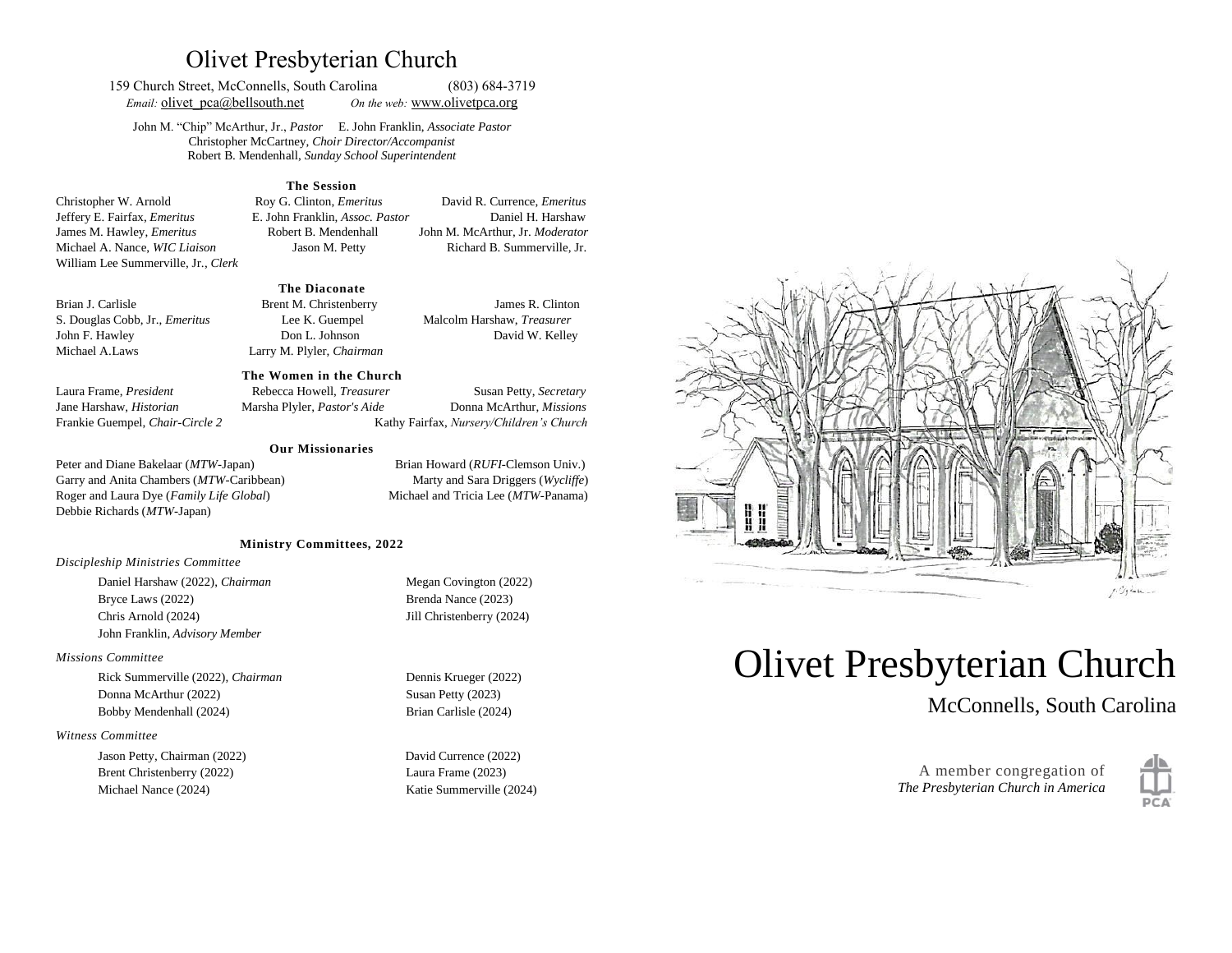# Olivet Presbyterian Church

The Lord's Day, May 1, 2022

### *Morning Worship Service*

Prelude Preparation for Worship

Welcome and Announcements

\*Call to Worship

h give thanks to the LORD, for he is good, for his steadfast love endures forever! Let the redeemed of the LORD say so, whom he has redeemed from trouble and gathered in from the lands, from the east and from the west, from the north and from the south. Let them thank the LORD for his steadfast love, for his wondrous works to the children of man! For he satisfies the longing soul, and the hungry soul he fills with good things. O

(Psalm 107:1-3, 8–9, ESV)

\*Invocation and the Lord's Prayer

| *Hymn 4 | All Praise to God, Who Reigns Above | Congregation |
|---------|-------------------------------------|--------------|
|---------|-------------------------------------|--------------|

Scripture Meditation

Now this I say and testify in the Lord, that you must no longer walk as the Gentiles do, in the futility of their minds. They are darkened in their understanding, alienated from the life of God because of the ignorance that is in them, due to their hardness of heart. They have become callous and have given themselves up to sensuality, greedy to practice every kind of impurity.

But that is not the way you learned Christ!— assuming that you have heard about him and were taught in him, as the truth is in Jesus, to put off your old self, which belongs to your former manner of life and is corrupt through deceitful desires, and to be renewed in the spirit of your minds, and to put on the new self, created after the likeness of God in true righteousness and holiness.

(Ephesians 4:17–24, ESV)

| His Tithes & Our Offerings |                                                                                                                                                          |                                                                                                        |                 |
|----------------------------|----------------------------------------------------------------------------------------------------------------------------------------------------------|--------------------------------------------------------------------------------------------------------|-----------------|
| *Doxology                  |                                                                                                                                                          |                                                                                                        |                 |
| *Prayer of Thanksgiving    |                                                                                                                                                          |                                                                                                        |                 |
| *Hymn 307                  |                                                                                                                                                          | Nothing but the Blood of Jesus                                                                         | Congregation    |
| Children's Message         |                                                                                                                                                          | (Children aged 3 to 5 years dismissed to Children's Church Program)                                    |                 |
| <b>Scripture Reading</b>   |                                                                                                                                                          |                                                                                                        | John 4:43-54    |
| Sermon                     |                                                                                                                                                          | "Believing Christ's Good Word"                                                                         | Pastor McArthur |
| *Hymn 498                  |                                                                                                                                                          | Jesus! What a Friend for Sinners!                                                                      | Congregation    |
| *Benediction               |                                                                                                                                                          |                                                                                                        |                 |
| *Offering of Praise 735    |                                                                                                                                                          | The Gloria Patri                                                                                       | Congregation    |
|                            | Glory be to the Father, and to the Son and to the<br>Holy Ghost; as it was in the beginning, is now and<br>ever shall be, world without end. Amen, amen. |                                                                                                        |                 |
| *Postlude                  |                                                                                                                                                          |                                                                                                        |                 |
|                            |                                                                                                                                                          |                                                                                                        |                 |
| Today at Olivet            |                                                                                                                                                          |                                                                                                        |                 |
| 8:45 am                    |                                                                                                                                                          | Early Prayer (in Pastor Chip's study). Join us!                                                        |                 |
| $9:00 \text{ am}$          | Sunday School                                                                                                                                            |                                                                                                        |                 |
| 10:00 am                   | Morning Worship Service                                                                                                                                  |                                                                                                        |                 |
| $2:00$ pm                  | <b>Deacons' Meeting</b>                                                                                                                                  |                                                                                                        |                 |
| $4:00$ pm                  | <b>Session Meeting</b>                                                                                                                                   |                                                                                                        |                 |
| $5:00 \text{ pm}$          |                                                                                                                                                          | <b>Choir Practice</b>                                                                                  |                 |
| $6:00 \text{ pm}$          |                                                                                                                                                          | Children's Ministries (Kingdom Kids, Sonbeams, Nursery)<br>Family Bible Study (Middle School - Adults) |                 |
|                            |                                                                                                                                                          |                                                                                                        |                 |
| This Week at Olivet        |                                                                                                                                                          |                                                                                                        |                 |
| Monday                     |                                                                                                                                                          | Small Group Bible Study- at the Carlisle's, 6:30-8:00 pm.                                              |                 |
| <b>Tuesday</b>             |                                                                                                                                                          | Circle 3 Meets in the Conference Room, 10 am                                                           |                 |
| Wednesday                  |                                                                                                                                                          | Youth Group Meets, 6 pm (Fellowship Hall)                                                              |                 |
|                            |                                                                                                                                                          | Prayer Meeting, 7 pm (Conference Room)                                                                 |                 |
|                            |                                                                                                                                                          | Looking Ahead (Please mark your calendars)                                                             |                 |
| May 14                     |                                                                                                                                                          | CPR Class (See note below)                                                                             |                 |
| May 22                     |                                                                                                                                                          | Communion Service, 10 am                                                                               |                 |
| June 5-9                   | <b>Vacation Bible School</b>                                                                                                                             |                                                                                                        |                 |
| June 20-24                 |                                                                                                                                                          | PCA General Assembly (Birmingham, Alabama)                                                             |                 |
|                            |                                                                                                                                                          |                                                                                                        |                 |